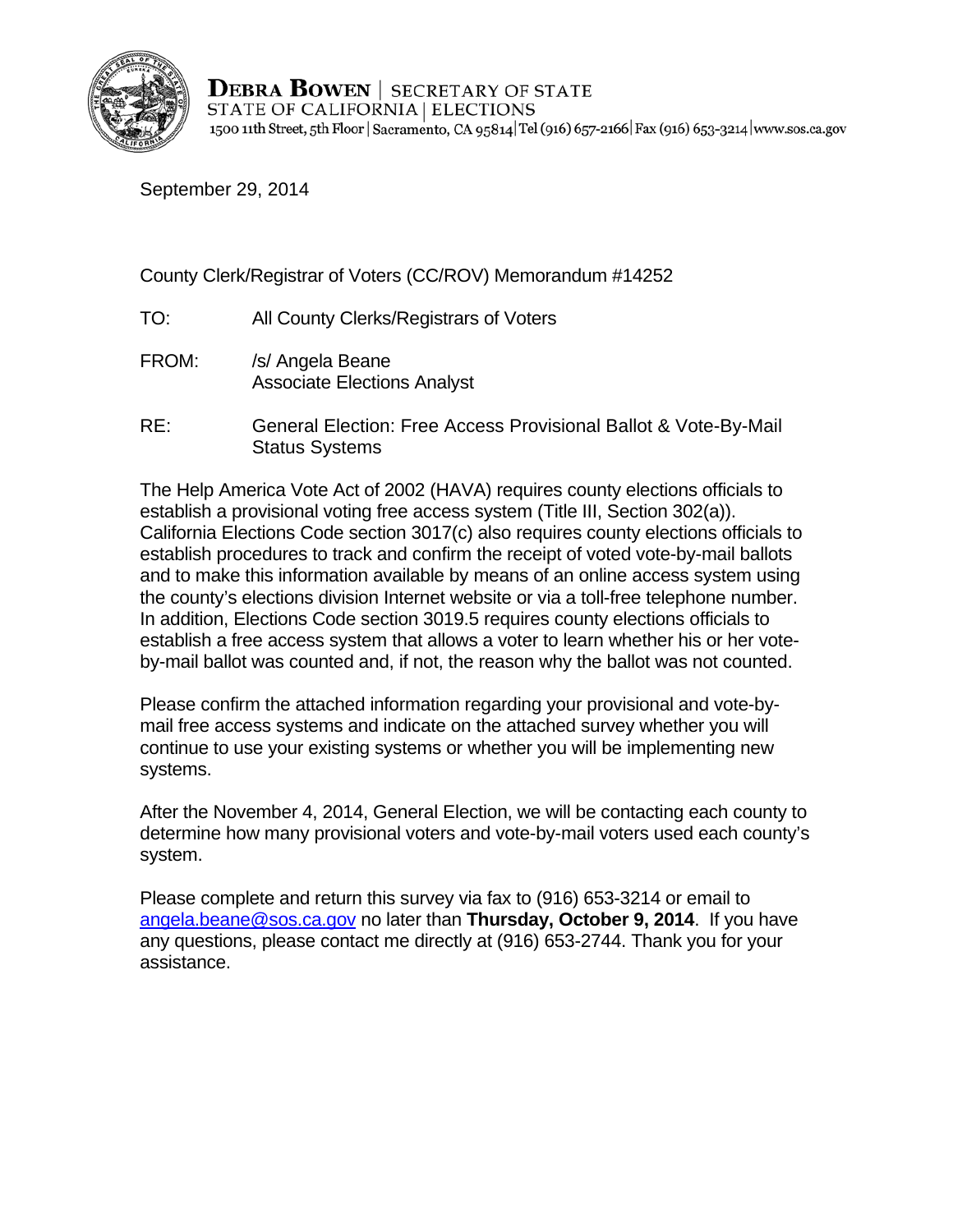$\overline{\phantom{a}}$ 

 $\overline{\phantom{a}}$ 

## **November 4, 2014, General Election Free Access System Survey**

County: \_\_\_\_\_\_\_\_\_\_\_\_\_\_\_\_\_\_\_\_\_\_\_\_\_\_\_\_\_\_\_\_\_\_\_\_\_\_\_\_\_\_\_\_\_\_\_

1. Will your county continue to use the same provisional ballot status system?

 $\Box$  Yes, we will continue to use our existing provisional ballot status system.

| No, we will be implementing the following type of system (please provide direct hyperlink and/or |
|--------------------------------------------------------------------------------------------------|
| phone number):                                                                                   |

2. Will your county continue to use the same vote-by-mail ballot status system?

 $\frac{1}{\sqrt{2}}$  ,  $\frac{1}{\sqrt{2}}$  ,  $\frac{1}{\sqrt{2}}$  ,  $\frac{1}{\sqrt{2}}$  ,  $\frac{1}{\sqrt{2}}$  ,  $\frac{1}{\sqrt{2}}$  ,  $\frac{1}{\sqrt{2}}$  ,  $\frac{1}{\sqrt{2}}$  ,  $\frac{1}{\sqrt{2}}$  ,  $\frac{1}{\sqrt{2}}$  ,  $\frac{1}{\sqrt{2}}$  ,  $\frac{1}{\sqrt{2}}$  ,  $\frac{1}{\sqrt{2}}$  ,  $\frac{1}{\sqrt{2}}$  ,  $\frac{1}{\sqrt{2}}$ 

 $\frac{1}{\sqrt{2}}$  ,  $\frac{1}{\sqrt{2}}$  ,  $\frac{1}{\sqrt{2}}$  ,  $\frac{1}{\sqrt{2}}$  ,  $\frac{1}{\sqrt{2}}$  ,  $\frac{1}{\sqrt{2}}$  ,  $\frac{1}{\sqrt{2}}$  ,  $\frac{1}{\sqrt{2}}$  ,  $\frac{1}{\sqrt{2}}$  ,  $\frac{1}{\sqrt{2}}$  ,  $\frac{1}{\sqrt{2}}$  ,  $\frac{1}{\sqrt{2}}$  ,  $\frac{1}{\sqrt{2}}$  ,  $\frac{1}{\sqrt{2}}$  ,  $\frac{1}{\sqrt{2}}$ 

 $\frac{1}{\sqrt{2}}$  ,  $\frac{1}{\sqrt{2}}$  ,  $\frac{1}{\sqrt{2}}$  ,  $\frac{1}{\sqrt{2}}$  ,  $\frac{1}{\sqrt{2}}$  ,  $\frac{1}{\sqrt{2}}$  ,  $\frac{1}{\sqrt{2}}$  ,  $\frac{1}{\sqrt{2}}$  ,  $\frac{1}{\sqrt{2}}$  ,  $\frac{1}{\sqrt{2}}$  ,  $\frac{1}{\sqrt{2}}$  ,  $\frac{1}{\sqrt{2}}$  ,  $\frac{1}{\sqrt{2}}$  ,  $\frac{1}{\sqrt{2}}$  ,  $\frac{1}{\sqrt{2}}$ 

 $\overline{\phantom{a}}$  ,  $\overline{\phantom{a}}$  ,  $\overline{\phantom{a}}$  ,  $\overline{\phantom{a}}$  ,  $\overline{\phantom{a}}$  ,  $\overline{\phantom{a}}$  ,  $\overline{\phantom{a}}$  ,  $\overline{\phantom{a}}$  ,  $\overline{\phantom{a}}$  ,  $\overline{\phantom{a}}$  ,  $\overline{\phantom{a}}$  ,  $\overline{\phantom{a}}$  ,  $\overline{\phantom{a}}$  ,  $\overline{\phantom{a}}$  ,  $\overline{\phantom{a}}$  ,  $\overline{\phantom{a}}$ 

Yes, we will continue to use the same vote-by-mail ballot status system.

| No, we will be implementing the following type of system (please provide direct hyperlink and/or |
|--------------------------------------------------------------------------------------------------|
| phone number):                                                                                   |

3. Will your county be using the same vote-by-mail ballot receipt system as the vote-by-mail ballot status system?

 $\frac{1}{2}$  Yes, we will be using the same system.

No, we will have the following website (direct hyperlink) and/or phone number to confirm receipt of a vote-by-mail ballot.

4. Does your free access system track receipt of UOCAVA ballots? If yes, please provide the website (direct hyperlink) and/or phone number for this system.

County contact: \_\_\_\_\_\_\_\_\_\_\_\_\_\_\_\_\_\_\_\_\_\_\_\_ Phone Number: \_\_\_\_\_\_\_\_\_\_\_\_\_\_\_\_\_\_\_\_\_\_\_

Fax: (916) 653-3214 ATTN: Angela Beane<br>Or via email: <u>angela.beane@sos.ca.gov</u> **Please send responses to:**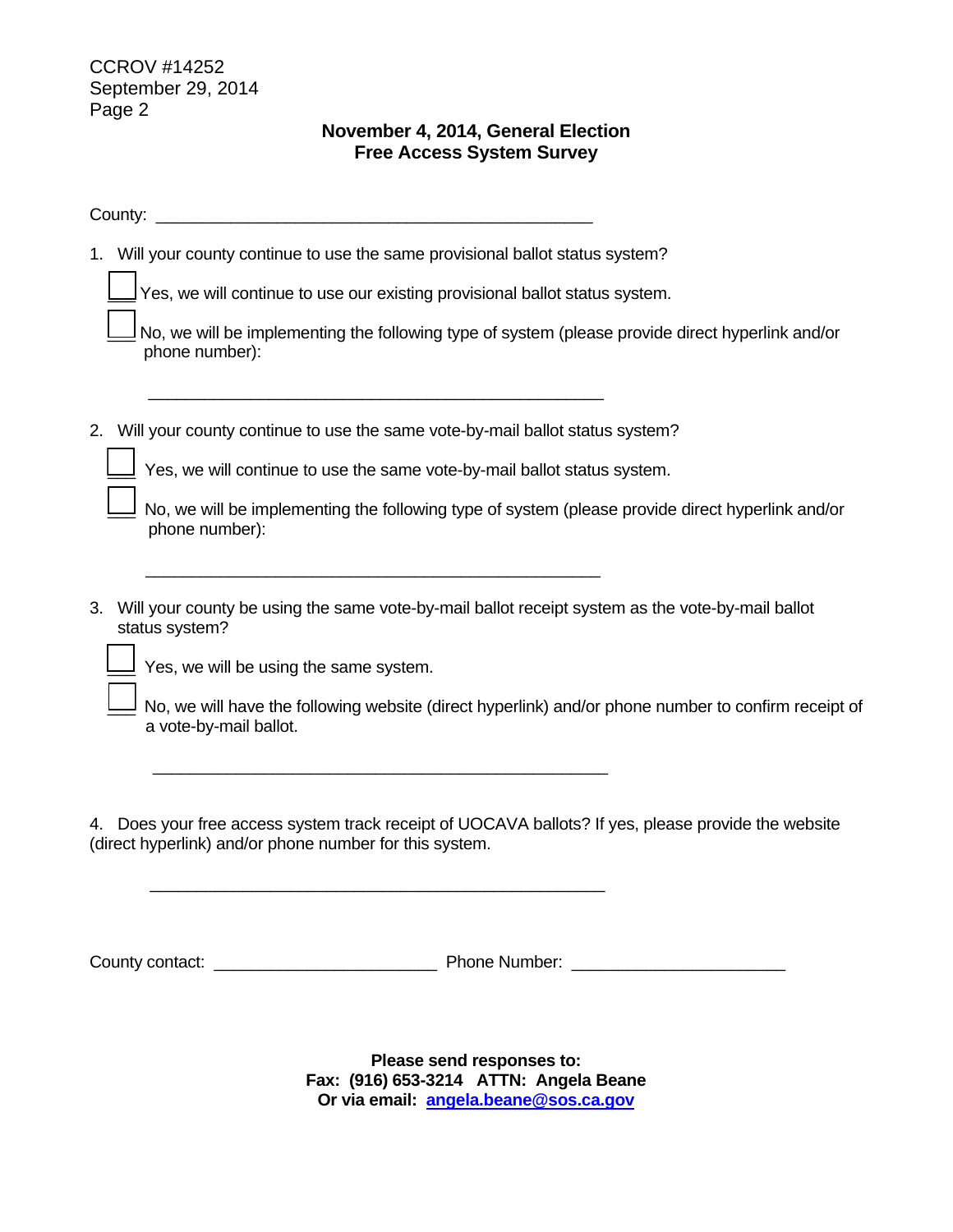## **County Specific Vote-By-Mail Ballot Receipt Systems**

| County       | <b>Check Vote-By-Mail Ballot Status</b>                                                                                                       | <b>Check Provisional Ballot Status</b>                                                         |
|--------------|-----------------------------------------------------------------------------------------------------------------------------------------------|------------------------------------------------------------------------------------------------|
| Alameda      | http://www.acgov.org/rov/profile.htm                                                                                                          | (800) 834-6454                                                                                 |
| Alpine       | (530) 694-2281                                                                                                                                | (530) 694-2281                                                                                 |
| Amador       | http://www.co.amador.ca.us/government/elections/vote-by-mail-<br><b>status</b>                                                                | (209) 223-6465                                                                                 |
| <b>Butte</b> | http://clerk-recorder.buttecounty.net/                                                                                                        | http://clerk-recorder.buttecounty.net/                                                         |
| Calavares    | http://election.calaverasgov.us/Elections/ElectionsTools/VotebyMailB<br>allotStatusLookup.aspx                                                | http://election.calaverasgov.us/Elections/ElectionsTo<br>ols/VotebyMailBallotStatusLookup.aspx |
|              |                                                                                                                                               | (209) 754-6376                                                                                 |
| Colusa       | http://voter.ca-<br>colusacounty.civicplus.com/ballot%20status%20XML%20lookup/                                                                | http://www.countyofcolusa.org/DocumentCenter/Vie<br>w/4019                                     |
|              | (877) 458-0501                                                                                                                                | (877) 458-0501                                                                                 |
| Contra Costa | http://www.cocovote.us/voting/vote-by-mail-<br>lookup/#VotebyMailBallotSearch                                                                 | http://www.cocovote.us/current-election/provisional-<br>ballot-lookup/#ProvisionalBallotLookup |
| Del Norte    | (707) 465-0383                                                                                                                                | (707) 465-0383                                                                                 |
| El Dorado    | http://www.edcgov.us/Elections/?terms=vote%20by%20mail%20ball<br>ot%20status                                                                  | (800) 730-4322                                                                                 |
| Fresno       | http://www.co.fresno.ca.us/DepartmentPage.aspx?id=16421                                                                                       | (559) 600-8683                                                                                 |
| Glenn        | http://www.countyofglenn.net/aylookup/                                                                                                        | (530) 934-6414                                                                                 |
| Humboldt     | https://co.humboldt.ca.us/election/ballot-status/                                                                                             | (707) 445-7481                                                                                 |
|              | (707) 445-7481                                                                                                                                |                                                                                                |
| Imperial     | (888) 994-8683                                                                                                                                | (888) 994-8683                                                                                 |
| Inyo         | http://www.inyocounty.us/Recorder/Vote by Mail Tracking.html                                                                                  | (760) 878-0224                                                                                 |
| Kern         | https://elections.co.kern.ca.us/elections/votebymail/votebymailstatus.<br><u>asp</u>                                                          | https://elections.co.kern.ca.us/Elections/Provisionals                                         |
| Kings        | http://cok.countyofkings.com/votebymailvoterlookup/                                                                                           | http://cok.countyofkings.com/provisionalyoterlookup/                                           |
|              | (800) 289-9981                                                                                                                                | (800) 289-9981                                                                                 |
| Lake         | http://www.co.lake.ca.us/Government/Directory/ROV/BStatus.htm                                                                                 | (888) 235-6730                                                                                 |
|              | (888) 235-6730                                                                                                                                |                                                                                                |
| Lassen       | http://www.lassencounty.org/ballotstatuslookup/default.aspx                                                                                   | (866) 742-8445                                                                                 |
|              | (866) 742-8445                                                                                                                                |                                                                                                |
| Los Angeles  | https://lavote.net/SECURED/AV_Inquiry/                                                                                                        | (800) 815-2666                                                                                 |
| Madera       | http://www.madera-county.com/index.php/electionsdept/november-6-<br>2012-election/votebymail/check-the-status-of-your-vote-by-mail-<br>ballot | (800) 435-0509                                                                                 |
|              | (800) 435-0509                                                                                                                                |                                                                                                |
| Marin        | http://www.marincounty.org/depts/rv/voting-information/voting-by-<br>mail/returned-ballot-status/ballot-lookup                                | (415) 473-6456                                                                                 |
| Mariposa     | (866) 607-8241                                                                                                                                | (866) 607-8241                                                                                 |
| Mendocino    | http://www.co.mendocino.ca.us/acr/vbm.htm                                                                                                     | (800) 992-5441 ext. 4371                                                                       |
| Merced       | http://www.co.merced.ca.us/index.aspx?NID=231                                                                                                 | (800) 561-0619                                                                                 |
|              | (800) 561-0619                                                                                                                                |                                                                                                |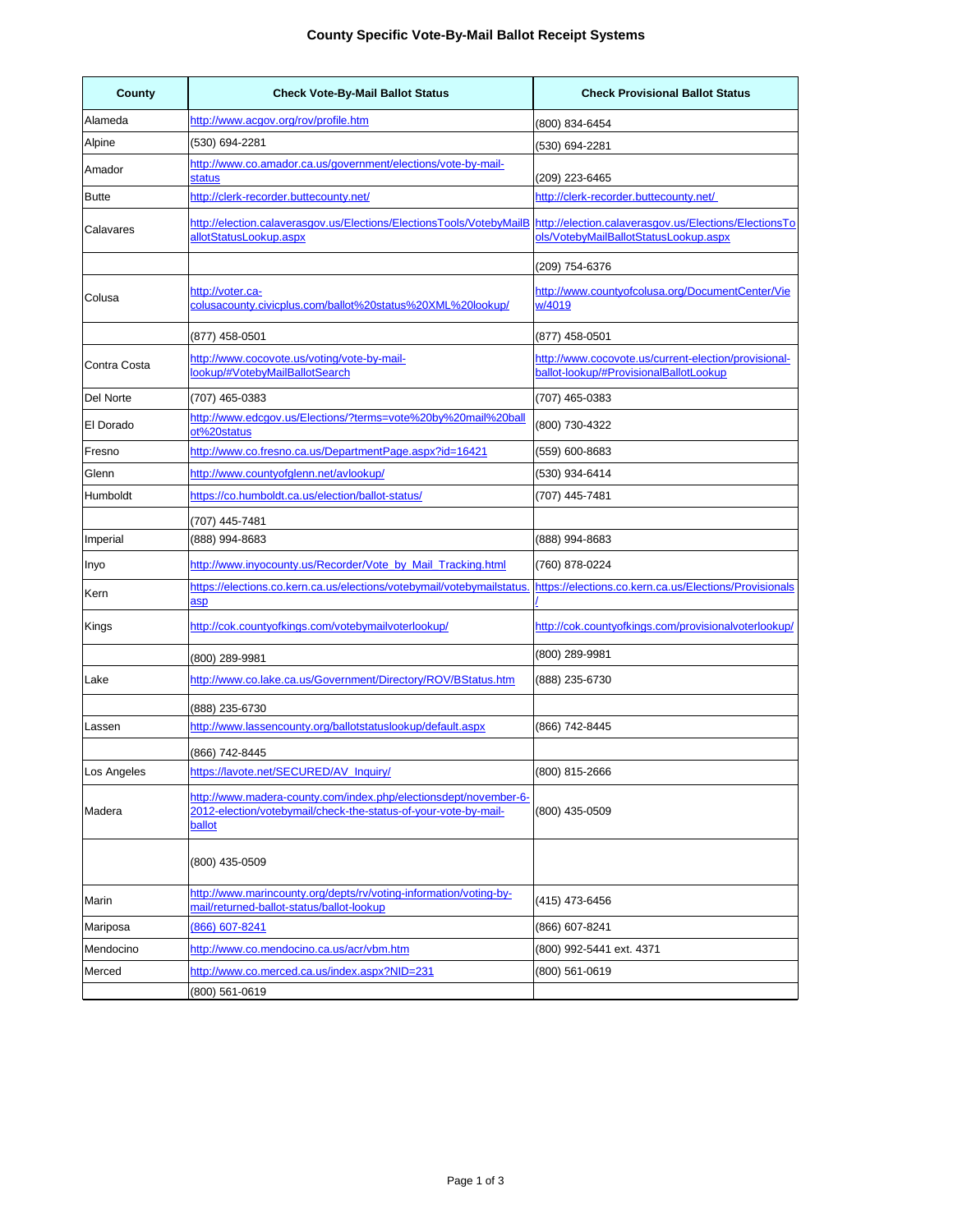| County          | <b>Check Vote-By-Mail Ballot Status</b>                                                      | <b>Check Provisional Ballot Status</b>                                                             |
|-----------------|----------------------------------------------------------------------------------------------|----------------------------------------------------------------------------------------------------|
| Modoc           | (877) 233-8838                                                                               | (877) 233-8838                                                                                     |
| Mono            | (866) 327-0201                                                                               | (866) 327-0201                                                                                     |
| Monterey        | http://www.montereycountyelections.us/ABStatus.asp                                           | (866) 887-9274                                                                                     |
|                 | (866) 887-9274                                                                               |                                                                                                    |
| Napa            | https://secure.countyofnapa.org/VoterInfo/                                                   | (888) 494-8356                                                                                     |
|                 | (888) 494-8356                                                                               |                                                                                                    |
| Nevada          | http://reports.nevcounty.net/ELAVStats/rdPage.aspx                                           | http://reports.nevcounty.net/ELProvQuery/rdPage.as<br><u>px</u>                                    |
|                 | (530) 265-1298                                                                               | (530) 265-1298                                                                                     |
| Orange          | http://www.ocvote.com/voting/vote-by-mail-voting/vote-by-mail-status-<br>lookup/             | https://www.ocvote.com/registration/verify-your-voter-<br>registration/                            |
|                 |                                                                                              | (888) 628-6837                                                                                     |
| Placer          | (888) 628-6837<br>http://www.placerelections.com/ballotstatuslookup.aspx                     |                                                                                                    |
|                 | (800) 824-8683                                                                               | (800) 824-8683                                                                                     |
| Plumas          | (530) 283-6256                                                                               | (530) 283-6256                                                                                     |
| Riverside       | http://www.voteinfo.net/VBM/BallotStatusLookup/                                              | http://www.voteinfo.net/prov/060314.asp                                                            |
|                 | (800) 773-8683                                                                               | (800) 773-8683                                                                                     |
| Sacramento      | https://shadow.saccounty.net/PollingPlaceLookupEn/LookupPollingP<br>lace_VoterRegLookup.aspx |                                                                                                    |
|                 |                                                                                              | (800) 762-8019                                                                                     |
| San Benito      | (800) 762-8019<br>http://www.sbcvote.us/registrar/mailvotestatus.htm                         |                                                                                                    |
|                 | (877) 777-4017                                                                               | (877) 777-4017                                                                                     |
| San Bernardino  | http://www.sbcounty.gov/rov/vbm/                                                             | http://www.sbcountyelections.com/Elections/PastEle<br>ctions/20140325/ProvisionalBallotLookup.aspx |
| San Diego       | http://www2.sdcounty.ca.gov/rov/eng/evoter_query.asp                                         | http://www2.sdcounty.ca.gov/rov/eng/evoter_query.a<br><b>Sp</b>                                    |
| San Francisco   | http://sfelections.org/tools/vbmstatus/                                                      | http://sfelections.org/tools/pylookup/                                                             |
|                 | (866) 325-9163                                                                               | (866) 325-9163                                                                                     |
| San Joaquin     | http://www.sjcrov.org/voterlookup.html                                                       | http://www.sjcrov.org/voterlookup.html                                                             |
|                 | (800) 400-5009                                                                               | (800) 400-5009                                                                                     |
| San Luis Obispo | http://clerk.slocounty.ca.gov/VoterStatus/                                                   | (800) 834-4636 ext. 5228                                                                           |
| San Mateo       | https://www.shapethefuture.org/MyElectionMaterials/                                          | (866) 830-8683                                                                                     |
|                 | (866) 830-8683                                                                               |                                                                                                    |
| Santa Barbara   | http://www.sbcvote.com/ElectionDataLookup/BallotStatusLookup.as<br><u>px</u>                 | (800) 722-8683                                                                                     |
|                 | (800) 722-8683                                                                               |                                                                                                    |
| Santa Clara     | http://eservices.sccgov.org/rov/?tab=ab                                                      | http://eservices.sccgov.org/rov/?tab=pb                                                            |
| Santa Cruz      | http://ballotstatuslookup.co.santa-cruz.ca.us/                                               | (866) 282-5900                                                                                     |
| Shasta          | https://www.elections.co.shasta.ca.us/voter-profile/vote-by-mail-                            | https://www.elections.co.shasta.ca.us/voter-                                                       |
| Sierra          | status/#VoteByMailBallotSearch<br>http://www.sierracounty.ca.gov/index.aspx?NID=214          | profile/provisional-ballot-status/                                                                 |
|                 | (888) 223-6443                                                                               | (888) 223-6443                                                                                     |
| Siskiyou        | (888) 854-2000 ext. 8084                                                                     | (888) 854-2000 ext. 8084                                                                           |